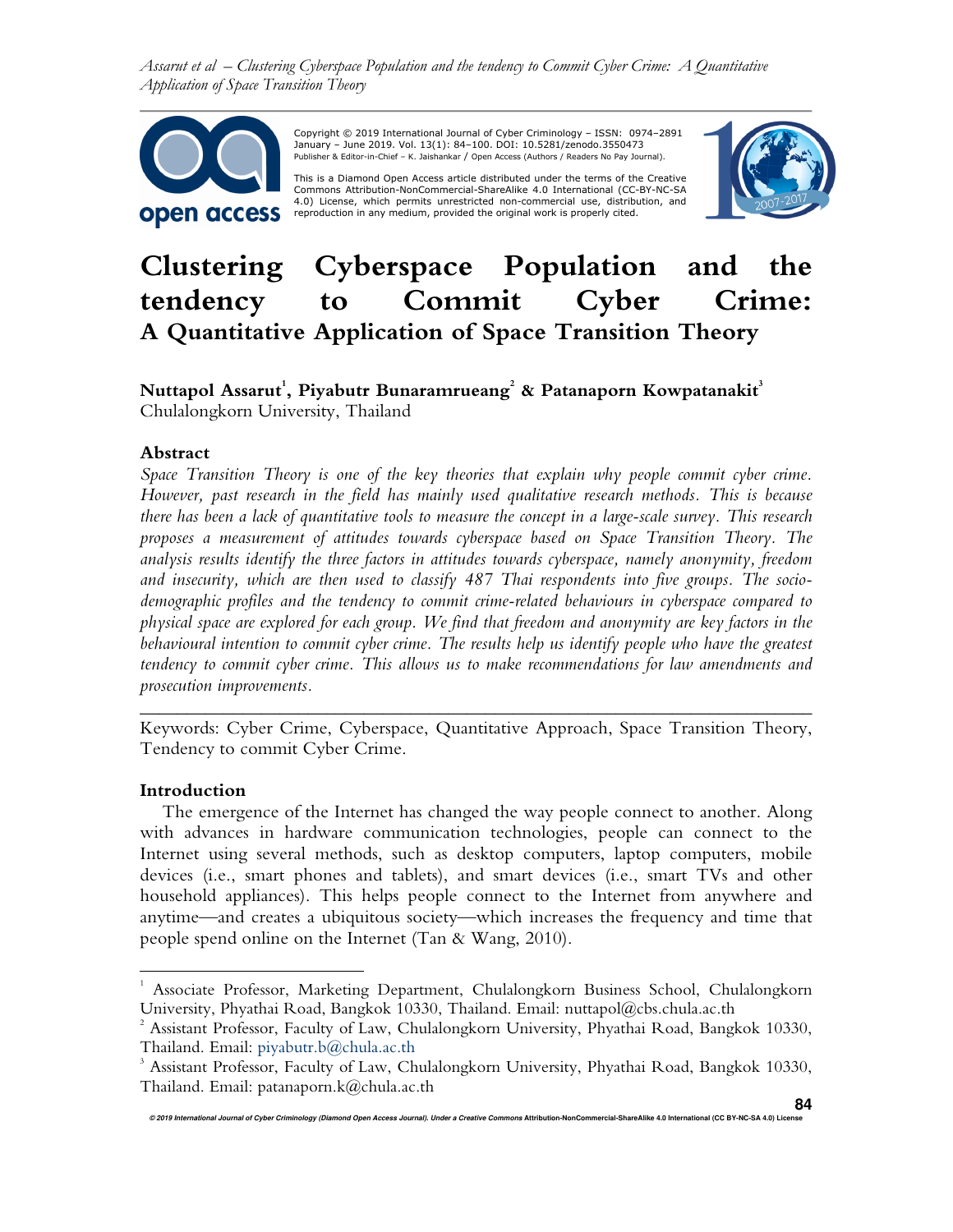

In the beginning, the Internet was used in the workplace. However, in the last decade, the rise of social networks has made people engage more on the Internet on various platform, e.g., web boards, blogs, MSN, Line, Facebook, Instagram, YouTube. The Internet is no longer a platform for work but has become a part of people's lifestyle (Antoci, Sabatini, & Sodini, 2014; Goldfarb & Prince, 2008; Kotler, Kartajaya, & Setiawan, 2016; Van Deursen, van Dijk, & Peter, 2015). It is a new world called the cyber world or cyberspace. We are now not able to deny that the Internet has become a necessity in our life, whether work life or private life. The population in cyberspace has dramatically increased in the past few years, especially on social network platforms, where the monthly number of Facebook active users has reached 2.07 billion in the third quarter of 2017. The number is more than the population of a small country (Statista, 2018)

When people connect to the Internet from any device almost all the time, their social identity, social interaction, and relationship formation may be different on the Internet than in real life (Mckenna & Bargh, 2000, p. 57). The impact of the Internet is so enormous that researchers have tried to investigate the many aspects of the phenomenon. In most fields of study, one key factor that is a concern is the attitude towards the Internet; in this study, this is called attitudes towards cyberspace.

Past research has found that people's attitude towards cyberspace influence their online behaviours. The attitude has been indicated to be a predictor of Internet usage (Chang, Tsai, & Chiu, 2015; Eastman & Iyer, 2004; Jackson et al., 2003; Porter & Donthu, 2006; Teo, Lee, & Chai, 2008). The attitude has an impact on the frequency, purpose, and usage of the Internet after adoption (Cheung & Huang, 2005; Duggan, Hess, Morgan, Kim, & Wilson, 2001), and on Internet addiction behaviour (Chou, Chou, & Chen 2016; Tsai & Lin 2001), and social and security behaviour (Chou et al., 2016). However, the studies have attempted to investigate the impact of attitudes towards cyberspace in the context of technology adoption, marketing or education research. The dimensions of attitudes examined in the studies were related to the ease of usage or the benefits that people derived from using the Internet.

For example, Tsai and Lin (2004) proposed a 4-T model, including technology as an improvement of life, tool for information acquisition and communication, a toy for pleasure, and a tour/travel to navigate and open up to the world. The model was later modified due to the rise of Web 2.0 and e-commerce platforms to include space for selfexpression and trade (Chou et al., 2016; Chou, Wu, & Chen, 2011, 2013; Chou, Yu, Chen, & Wu, 2009). Another example is the attitude scale that was developed by Dutton and Blank (2013) in the Oxford Internet Survey (OxIS) project, which consisted of 14 questions that were classified into four dimensions, i.e., enjoyable escape, instrumental efficiency, problem generator, and social facilitator (Dutton & Blank, 2013, 2015). Moreover, Liaw (2002) developed a scale to measure attitudes towards computers and the World Wide Web based on a computer attitudes scale (Al-Khaldi & Al-Jabri, 1998; Nash & Moroz, 1997) and a technology acceptance model (Davis, Bagozzi, & Warshaw, 1989; Fenech, 1998; Moon & Kim, 2001). The scale was further validated by Bras and Miranda (2013), who confirmed that the scale is composed of three dimensions, i.e., confidence about information and communication technology (ICT, learning through ICT, and talking about ICT.

On the other hand, in criminological research, researchers have tried to investigate the reasons for why people conduct cyber crime. Jaishankar (2007, 2008) proposed space transition theory that explains the characteristics of cyberspace that affect people's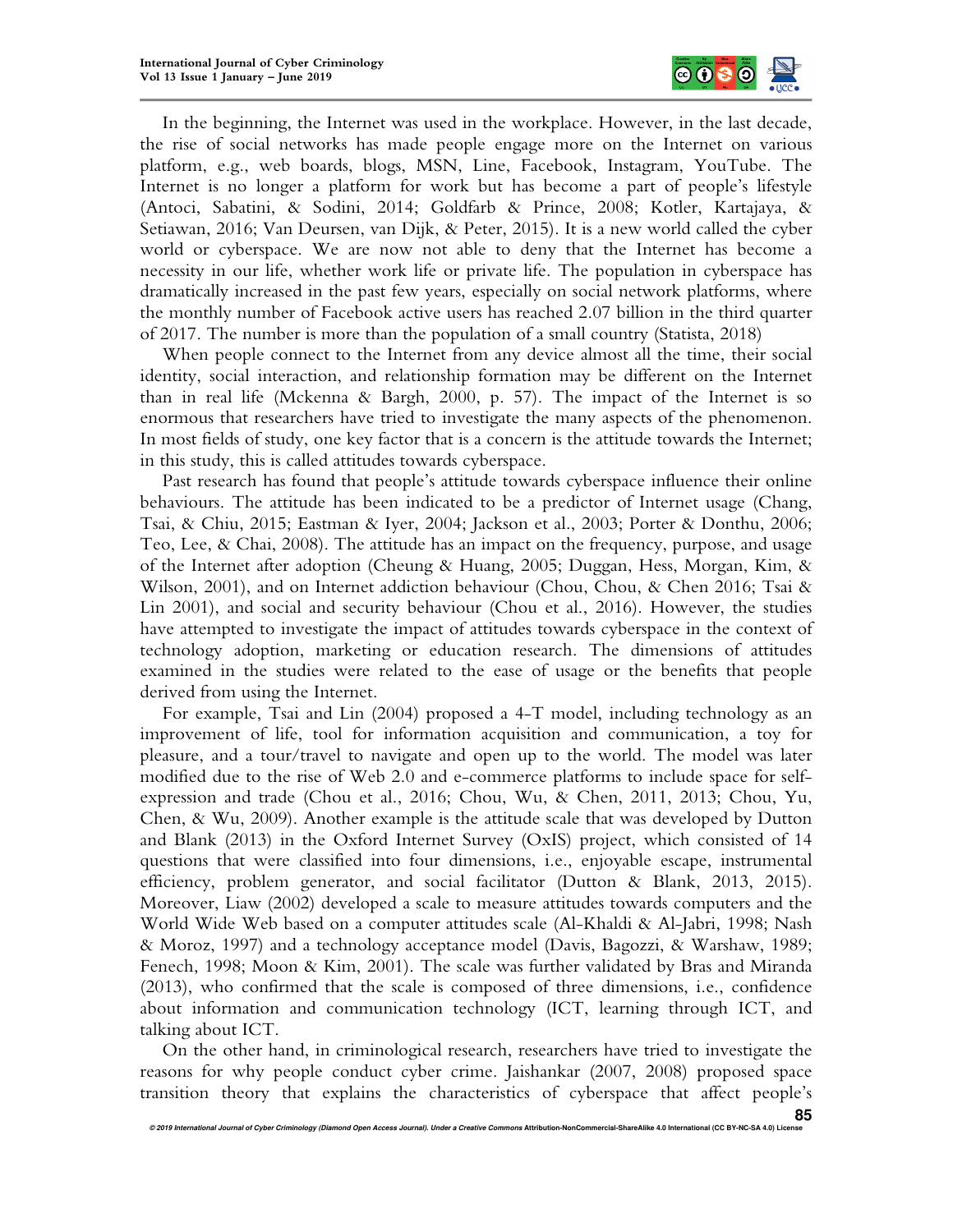tendency to conduct cyber crime. It was found that people are varied in their attitudes towards cyberspace and online behaviours due to their socio-economic background and past experiences (Chou et al., 2016). Thus, the characteristics of cyberspace discussed in space transition theory would be perceived differently by people with different backgrounds and thus affect the tendency to conduct cyber crime. However, only a limited number of quantitative studies applying space transition theory in a large-scale survey exist. This is due to the lack of a quantitative scale to measure people's attitudes towards cyberspace in terms of cyberspace characteristics.

While existing measurements of attitudes towards cyberspace are related to the benefits of the Internet, this study aims to develop a measurement of attitudes towards cyberspace based on assumptions about the characteristics of cyberspace in space transition theory. Then, by applying the measurement in a large-scale survey, this study also investigates the impact of attitudes towards cyberspace on people's tendency to conduct several types of cyber crime.

This study is an interdisciplinary study in criminology and marketing research. We applied cluster analysis in the data analysis—a quantitative research technique widely used in marketing research (Dutton & Blank, 2015; Eiamkanchanalai & Assarut, 2016; Srisuphaolarn & Assarut, 2017). The respondents were classified into groups according to their attitudes towards cyberspace. Then, the socio-economic profiles and the tendency to conduct cyber crime of each group were analysed. The analysis results can identify people who have a high tendency to conduct cyber crime and guide policy makers to launch campaigns to protect people from conducting cyber crime.

#### **Literature Review**

In the field of criminology, there are several theories explaining why people conduct crime, namely, routine activities theory (Cohen & Felson, 1979), self-control theory (Gottfredson & Hirschi, 1990), social learning theory (Akers, 1998), and techniques of neutralization (Sykes & Matza, 1957). The growing number of cyber crimes has made researchers apply traditional criminology theory to explain the phenomenon (Morris, 2011; Ngo & Paternoster, 2011; Pratt, Holtfreter & Reisig, 2010). Holt and Bossler (2008) have explained the possibility of applying Cohen & Felson's (1979) routine activity theory to cyber crime victimization. However, Yar (2005) have suggested that the theory may not be applicable to all cyber cases.

Jaishankar (2007, 2008) has propounded the space transition theory—an essential theory that explains the antecedents of cyber crime behaviour. The theory suggests that people behave differently when they move from one space to another. In other words, according to the theory, people behave differently in physical space and cyberspace. The assumptions of the theory are as follows:

- 1. Persons with repressed criminal behaviour (in the physical space) have a propensity to commit crime in the cyberspace, which they could otherwise not commit in physical space due to their status and position.
- 2. Identity flexibility, dissociative anonymity and lack of deterrence factors in the cyberspace provide the offenders with the choice to commit cyber crime
- 3. The criminal behaviour of offenders in cyberspace is likely to be imported into physical space, which may then be exported to cyberspace as well.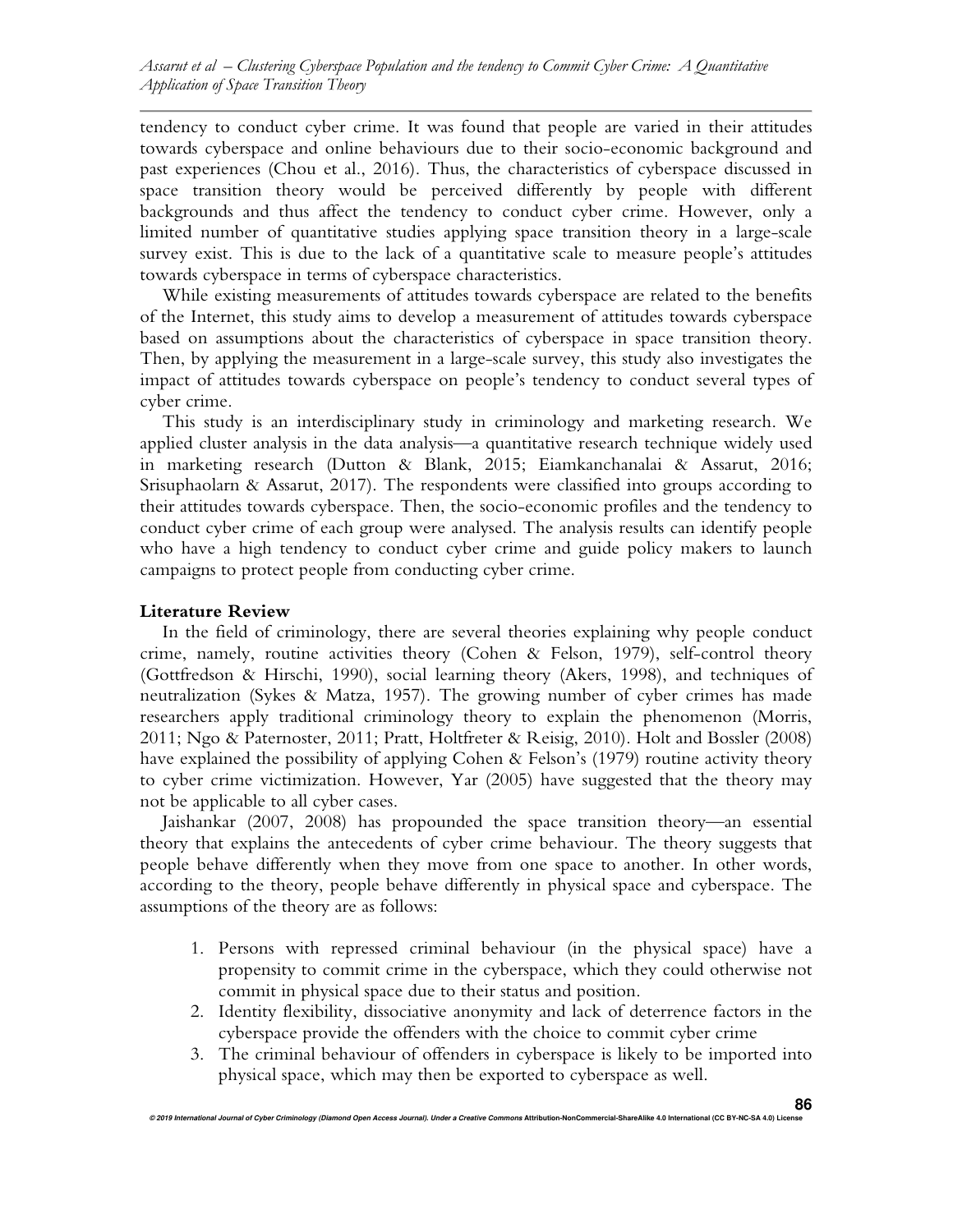

- 4. The intermittent ventures of offenders into cyberspace and the dynamic spatiotemporal nature of cyberspace provide the chance to escape.
- 5. a. Strangers are likely to unite together in cyberspace to commit crime in the physical space.
	- b. Associates in physical space are likely to unite to commit crime in cyberspace.
- 6. Persons from a closed society are more likely to commit crimes in cyberspace than persons from an open society.
- 7. The conflict of norms and values of physical space with the norms and values of cyberspace may lead to cyber crimes.

According to the assumptions of the space transition theory, it can be concluded that the characteristics of cyberspace that affect cyber crime behaviour are status and position, identity flexibility and anonymity, spatio-temporal nature, conflict of norms, deterrence factors, open or closed society and physical or cyber world associates. The theory is a novel theory applied to explain cyber crime behaviour in various studies (Danqua & Longe, 2011; Diamond & Bachmann, 2015; Holt & Bossler, 2016; Holt, Bossler, & Spellar, 2015; Moore, 2012, Wada, Longe, & Danquah, 2012).

The theory is consistent with past research in criminology; for example, Arbak (2005) remarked that online users who commit crime are usually concerned about their social status in the physical world but are not bothered about their status in cyberspace because there is no one to watch and stigmatize them. Later studies have confirmed the assumptions of space transition theory. Danquah and Longe (2011) found that most cyber crimes in Ghana were cyber-deception crimes, with some positive and negative relationships between physical space and cyberspace. Wall (2011) explained that compared to traditional crimes, it is much more difficult to identify and apprehend cyber criminals because they can use technology to conceal their identities and physical locations.

However, the studies on space transition theory have been mostly qualitative (Akanle, Adesina, & Akarah, 2016; Danquah & Longe, 2011; Kethineni, Cao, & Dodge, 2018; Tade, 2013). The scope of these studies has been limited to cyber criminals, which may not represent the behaviour of the general public. The current study attempts to investigate the tendency to conduct cyber crime among the general public. In this case, a quantitative survey is needed. Thus, based on the assumptions of space transition theory, this study develops a measurement scale to quantitatively investigate attitudes towards cyberspace and to analyse the tendency to conduct cyber crime among people who perceive cyberspace in different ways.

# **Methodology**

# *1. Sample*

Thailand is the case study in this research. The country has enacted its Computer Crime Act (CCA) B.E.2550 (2007). The law includes all kinds of computer crimes and imposes strong punishments, with sentences of up to 20 years. However, the number of computer crimes has continued to increase. The wrongdoings have been developed with the latest technologies. The law is losing its grip on technological changes and social media.

This study conducted a survey on attitudes towards cyberspace among Thai citizens. The 487 respondents in this study were Thai people aged 15-60 years old. The entire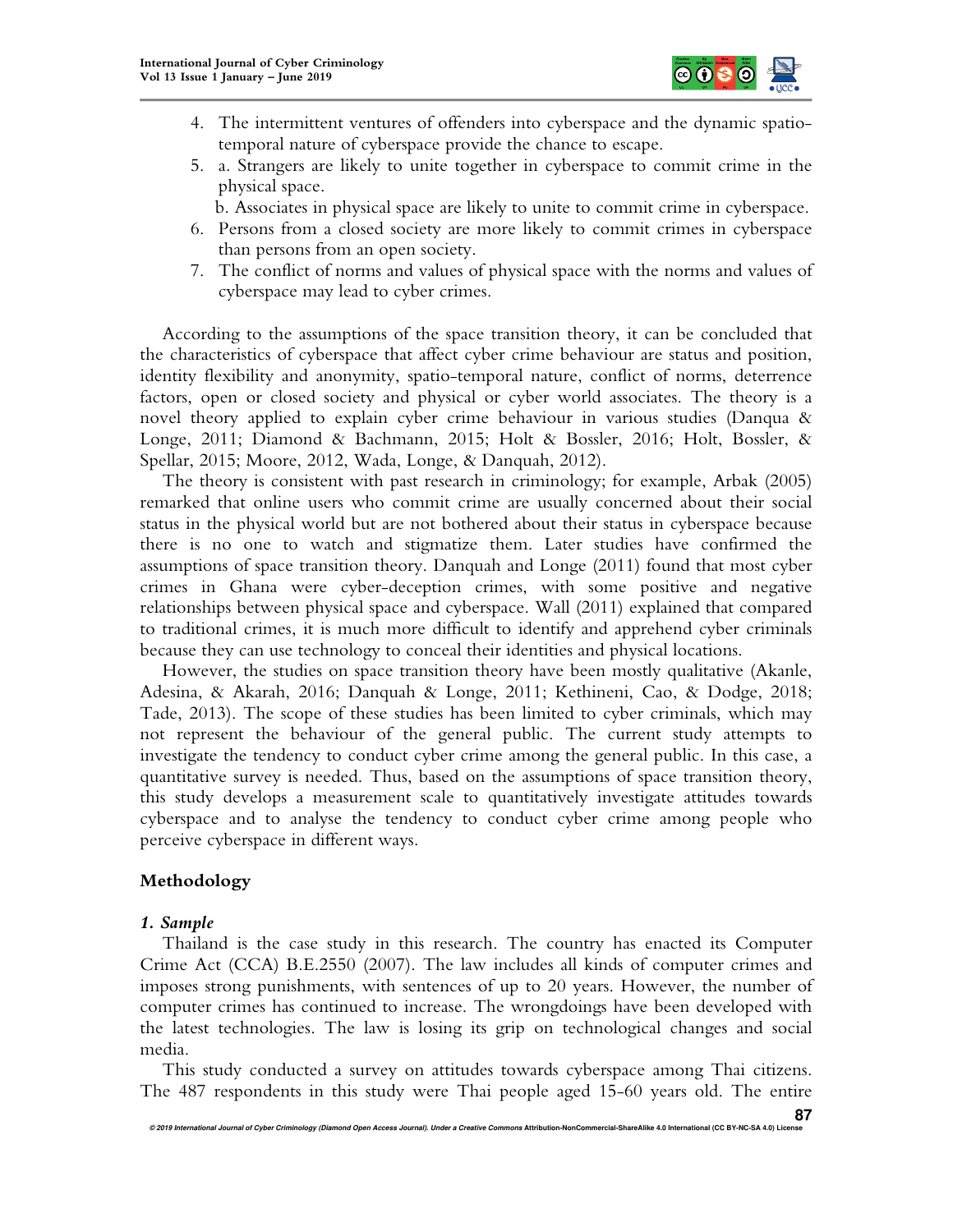sample must have had experience using and accessing the Internet on a regular basis. The questionnaires were distributed among proper proportions of age groups (15-24, 25-34, 35-44, and more than 45 years old) and gender (male and female) to avoid the biasing of results that could occur based on the respondents' characteristics (see Table 1).

#### *2. Data Collection*

A self-administered questionnaire was used as the data collection method. The questionnaire consisted of four parts. First, the respondents answered questions regarding their Internet behaviour, including their frequency of usage and the access method (personal computer, tablet, or smartphone).

Then, in the second part, the respondents rated the frequency of doing 15 particular activities in online and offline situations using a four-point scale  $(1=$  never done,  $2=$  used to do it in the past,  $3 =$  do it sometimes,  $4 =$  usually do it). The activities covered the four types of crime behaviours (Wall, 2001; Yar, 2005), including the following:

- 1) Cyber-trespassing: This is a *violation and invasion behaviour* that involves crossing boundaries into other people's property and/or causing damage, e.g., hacking, defacement and viruses.
- 2) Cyber-deception and theft: This is a *deception and fraud behaviour* that involves stealing (money, property), e.g., credit card fraud, intellectual property violation, piracy.
- 3) Cyber-pornography: This is an *obscene behaviour*, including activities that breach laws on obscenity and indecency.
- 4) Cyber violence: This a *violent and defamation behaviour* that involves causing psychological harm to others or inciting physical harm against others, thereby breaching laws pertaining to the protection of persons, e.g., hate speech.

After that, the respondents rated their attitudes towards the online world on a fivepoint Likert scale. The 13 questions measuring respondents' attitudes towards the online world were extracted from the assumptions of the space transition theory by Jaishankar (2007, 2008) and the qualitative works of Danquah and Longe (2011). Finally, the respondents answered questions about their socio-demographic profiles (gender, age, occupation, income).

#### **Results**

Table 1 and Table 2 present the respondents' profiles and Internet usage behaviours. According to Table 1, the respondents were collected with a good proportion of gender and age groups, as indicated in the methodology. The majority of the respondents connected to the Internet using mobile phones, with a duration of usage of 4-6 hours per day (n = 190; 40%) or 1-3 hours per day (n = 120; 40%). It is clear that personal computers were not the major way that people connect to the Internet and that tablet usage was still in the introduction stage of the market.

**88**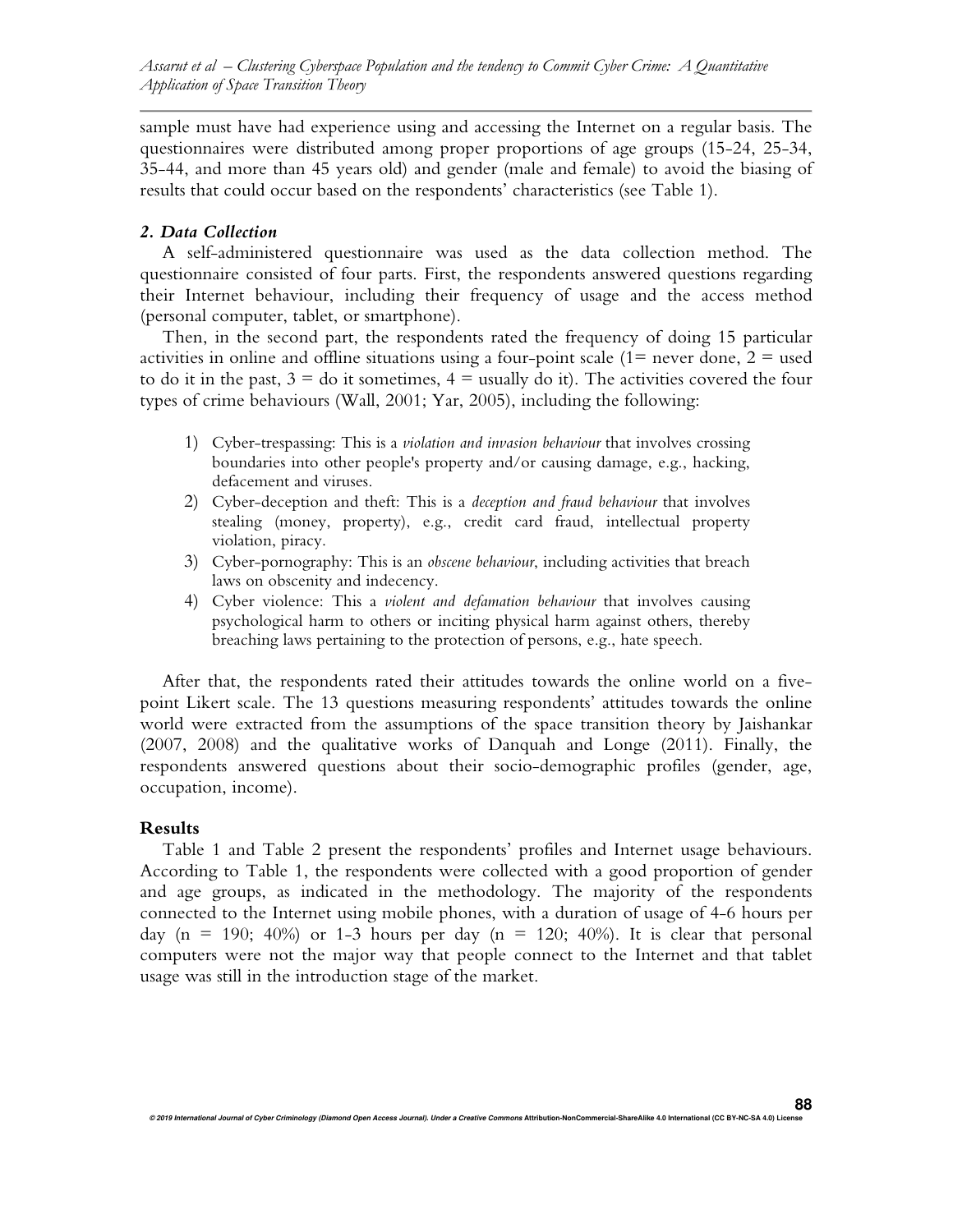

# **Table 1. Respondents' Profiles**

|                   | Male | Female | Total |
|-------------------|------|--------|-------|
| 15-24 years old   | 62   | 61     | 123   |
| 25-34 years old   | 62   | 59     | 121   |
| 35-44 years old   | 61   | 59     | 120   |
| $>= 45$ years old | 49   | 74     | 123   |
| Total             | 234  | 253    | 487   |

# **Table 2. Internet Connection Device and Usage**

|                          | Personal<br>Computer | Mobile<br>Phone | Tablet |
|--------------------------|----------------------|-----------------|--------|
| Never or Rarely          | 110                  | 25              | 351    |
| 1-3 hours $\prime$ day   | 146                  | 120             | 96     |
| 4-6 hours $\prime$ day   | 119                  | 190             | 23     |
| 7-9 hours / day          | 88                   | 92              | 13     |
| More than 10 hours / day | 24                   | 60              | 4      |
| Total                    | 487                  | 487             | 487    |

#### *1. Attitudes towards Cyberspace*

The 13 questions measuring attitudes towards the cyber world were analysed using principal component analysis with varimax rotation to identify the construct of the measurement as well as the scale reliability and validity.

The analysis results suggested the three components of attitudes towards cyberspace. They were anonymity, freedom, and insecurity. The Kaiser-Meyer-Olkin (KMO) index of analysis was .878. The communality of all questions was greater than .400, and the factor loadings were above .500. Moreover, the Cronbach's alpha coefficients of the three components were .546-.849. All the indices suggested the acceptable validity and reliability of the measurement.

Considering the questions in the three components, the anonymity component means that people are not identified in cyberspace. They do not feel peer pressure, do not need to care about relationships and can easily control what happens. The freedom component means that people think that no one knows them in cyberspace, so that they can do anything that they cannot do in physical space; they do not need to concern themselves about their role and status. The last component is insecurity, which means that cyberspace is not secure. A person can easily find a friend but he or she may not be trustworthy.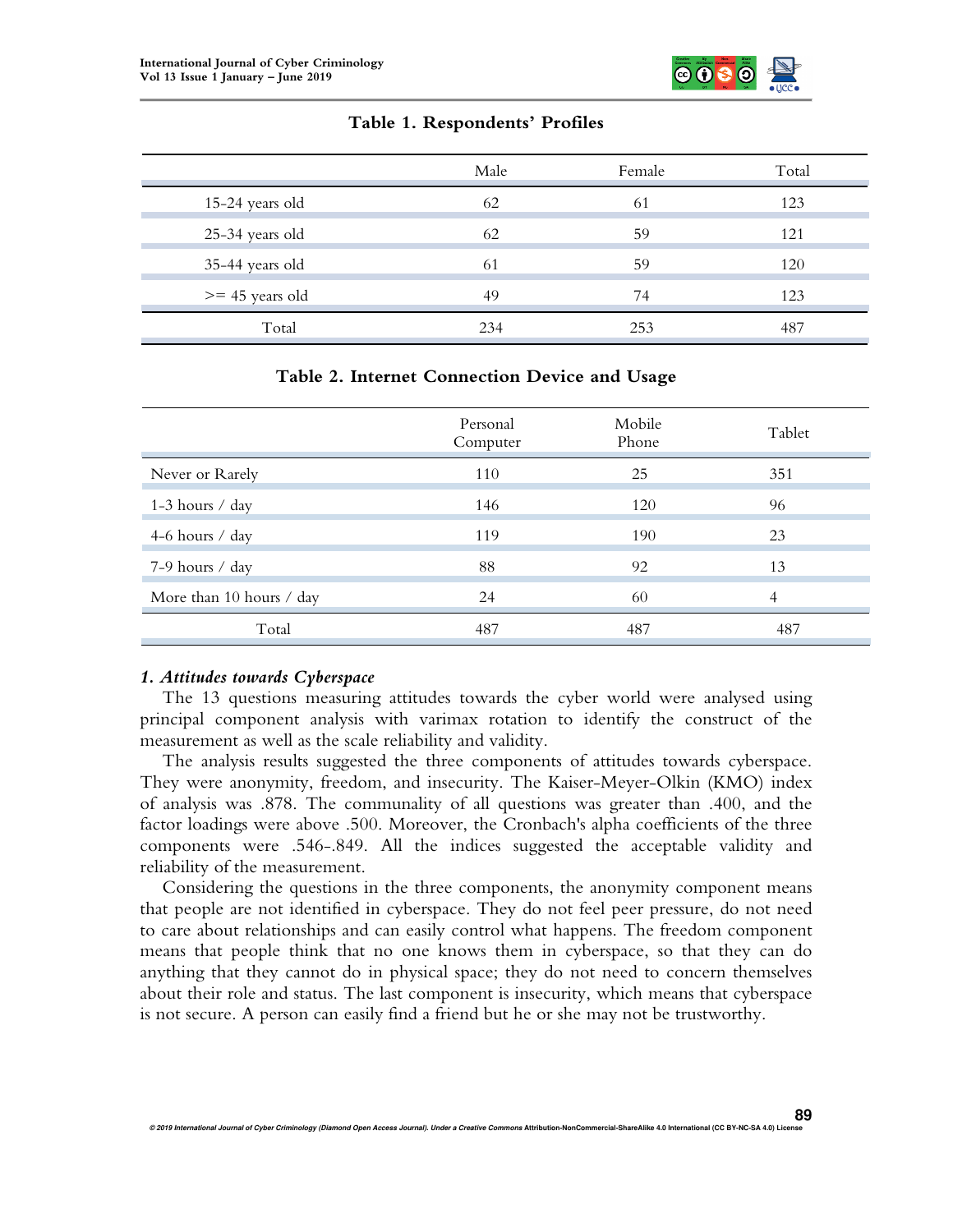|                                                                                   | Mean |         | <b>Factor Loadings</b> | Communalities  |            |  |
|-----------------------------------------------------------------------------------|------|---------|------------------------|----------------|------------|--|
|                                                                                   |      | F1      | F <sub>2</sub>         | F <sub>3</sub> | Extraction |  |
| F1: Anonymity                                                                     |      |         |                        |                |            |  |
| ST12 I do not need to think much<br>about anything online.                        | 2.99 | .783    | .217                   | .092           | .669       |  |
| ST13 It is easy to control things that<br>could happen in cyberspace.             | 2.94 | .763    | .166                   | $-.075$        | .615       |  |
| ST10 I do not have to worry about<br>relationships between people.                | 3.18 | .762    | .272                   | .070           | .659       |  |
| ST09 I am not able to identify people in<br>cyberspace.                           | 3.23 | .674    | .250                   | .236           | .573       |  |
| ST08 There is no pressure from people<br>around in the cyberspace.                | 3.34 | .622    | .398                   | .081           | .552       |  |
| ST11 I do not need to know anyone in<br>cyberspace.                               | 3.35 | .594    | $-.043$                | .479           | .583       |  |
| F2: Freedom                                                                       |      |         |                        |                |            |  |
| ST01 There is more freedom and I am<br>able to be myself in cyberspace.           | 3.53 | .018    | .829                   | .092           | .695       |  |
| ST02 There is no need to worry about<br>acting according to social status.        | 3.24 | .365    | .758                   | $-.012$        | .708       |  |
| ST03 Nobody knows us very well.                                                   | 3.20 | .393    | .637                   | .095           | .569       |  |
| ST05 I can do many things in<br>cyberspace that I cannot do in physical<br>space. | 3.64 | .314    | .514                   | .352           | .486       |  |
| F3: Insecurity                                                                    |      |         |                        |                |            |  |
| ST06 People you know in cyberspace<br>are unfaithful.                             | 3.73 | .230    | $-.033$                | .773           | .651       |  |
| ST04 The online world is dangerous.                                               | 3.49 | $-.276$ | .169                   | .735           | .645       |  |
| ST07 It is easy to find friends online.                                           | 3.67 | .294    | .344                   | .503           | .458       |  |
| Rotation Sums of Squared Loadings                                                 |      | 3.572   | 2.450                  | 1.842          |            |  |
| % of Variance                                                                     |      | 27.476  | 18.847                 | 14.168         | 60.491     |  |
| Cronbach's Alpha Coefficients                                                     |      | 0.849   | 0.764                  | 0.546          | 0.860      |  |

#### **Table 3. Principal Component Analysis of the Attitudes towards Cyberspace Measurement**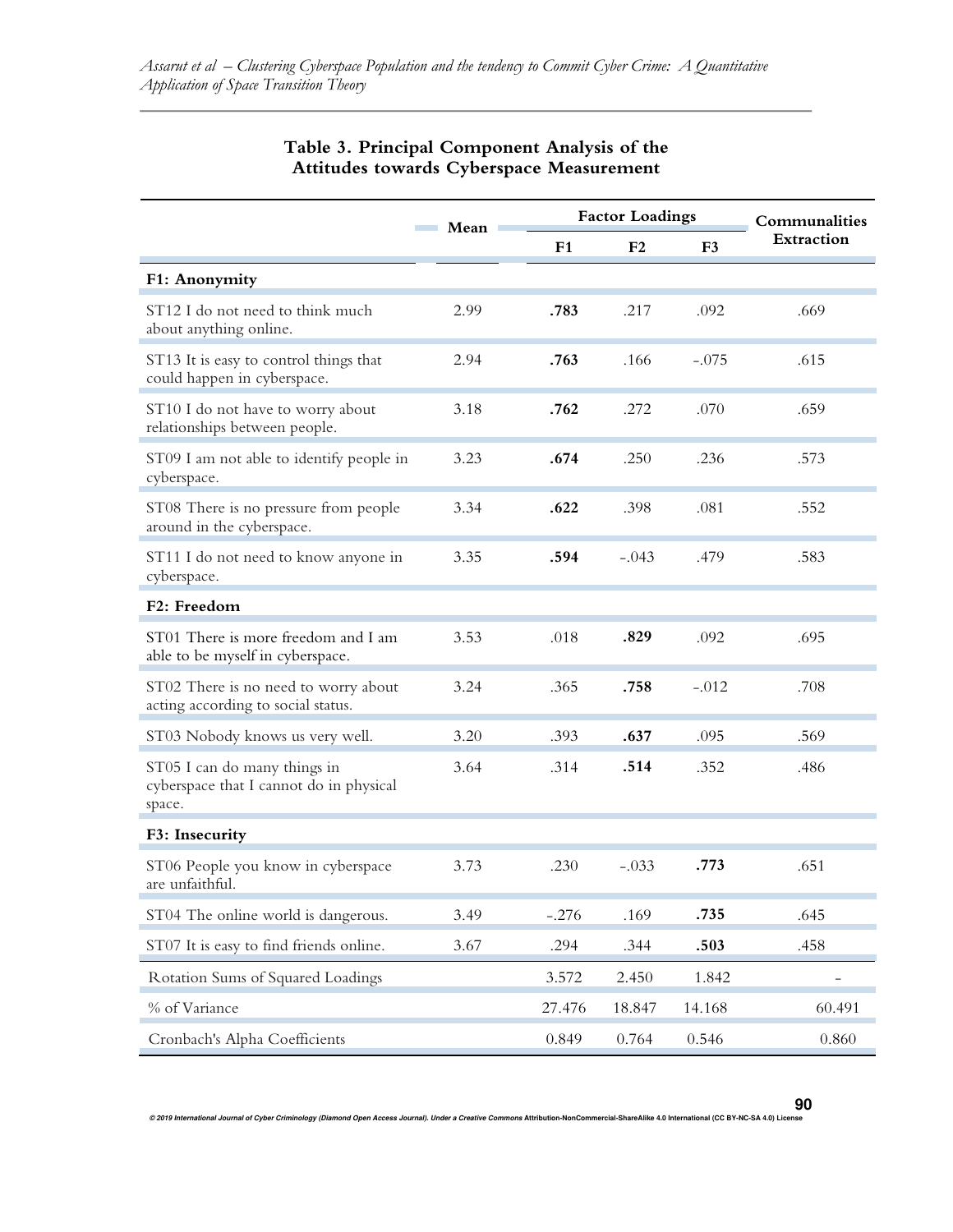

#### *2. Clustering the Cyberspace Population*

Though there were three components of attitudes towards cyberspace, the differences in people's backgrounds and experiences in cyberspace made them perceive cyberspace differently. This study performed a further analysis by clustering the respondents into several groups according to their attitudes towards cyberspace.

The average score of each attitude component was calculated into a standardized score and applied in K-mean cluster analysis. The results suggested classifying the respondents into five clusters (Table 4). Furthermore, the profiles and Internet usage behaviours of each cluster are shown in Table 5 and Table 6, respectively.

|                     | Cluster 1 | Cluster 2 | Cluster 3 | Cluster 4 | Cluster 5 |
|---------------------|-----------|-----------|-----------|-----------|-----------|
| Anonymity           | .394      | $-.841$   | .531      | 1.895     | $-.863$   |
| Freedom             | $-.587$   | $-.789$   | .872      | 1.399     | .548      |
| Insecurity          | $-.318$   | 1.270     | .965      | $-1.578$  | $-.580$   |
| Count ( $n = 487$ ) | 204       | 57        | 89        | 14        | 123       |
| Proportion          | 42%       | 12%       | 18%       | 3%        | 25%       |

# **Table 4. Results of Cluster Analysis**

#### *3. Tendency to Conduct Cybercrime of the Five Clusters*

The last analysis was to investigate the tendency to conduct cybercrime of each cluster compared to the behaviour in physical space. The 15 questions in Table 7 represented the four types of crime behaviours, including violation and invasion behaviour, deception and fraud behaviour, obscene behaviour, and violent and defamation behaviour. The respondents rated the frequency with which they conducted the behaviours on a fourpoint Likert scale Thus, in this study, an average score that was higher than 3.0 implied that the respondents had a high frequency of doing the behaviour, while a 2.0-2.9 score implied moderate behaviour, and less than 2.0 indicated a low frequency of the behaviour.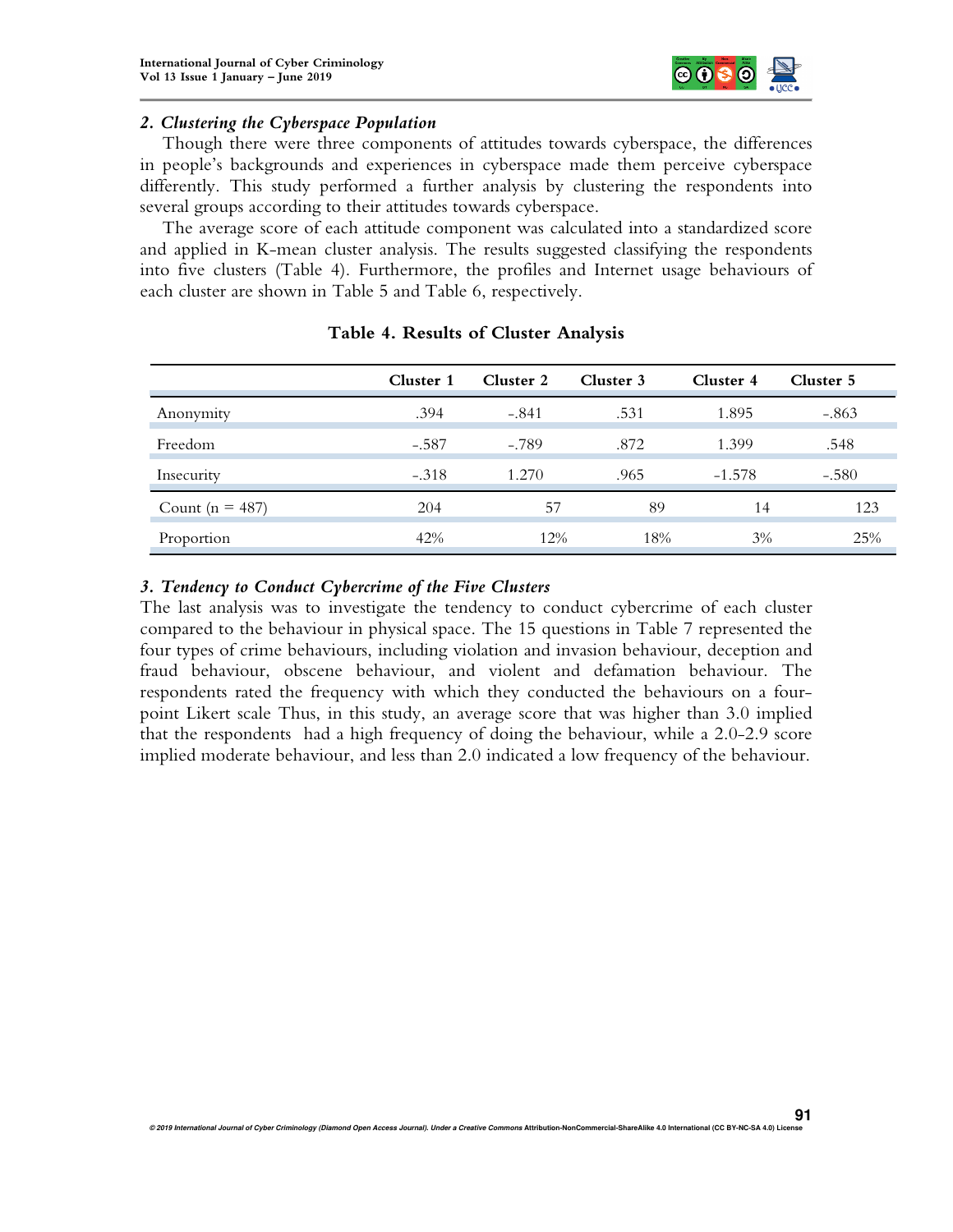|           |            | Male      |           |          | Female  |           |           |           |          |         |  |
|-----------|------------|-----------|-----------|----------|---------|-----------|-----------|-----------|----------|---------|--|
|           |            | $15 - 24$ | $25 - 34$ | 35-44    | $>= 45$ | $15 - 24$ | $25 - 34$ | $35 - 44$ | $>= 45$  | Total   |  |
| Cluster 1 | < Bachelor | 1.00%     | 3.00%     | 2.50%    | 3.90%   | 4.90%     | 3.00%     | 3.40%     | 3.00%    | 24.70%  |  |
| $(n=204)$ | Bachelor   | 3.00%     | 7.40%     | 6.40%    | 6.40%   | 6.40%     | 4.40%     | 6.90%     | 23.30%   | 64.20%  |  |
|           | > Bachelor | $0.00\%$  | 3.00%     | 2.00%    | 0.50%   | 1.00%     | 2.00%     | 1.50%     | 1.50%    | 11.50%  |  |
|           | Total      | 3.90%     | 13.30%    | 10.80%   | 10.80%  | 12.30%    | 9.40%     | 11.80%    | 27.70%   | 100.00% |  |
| Cluster 2 | < Bachelor | 1.80%     | 0.00%     | $0.00\%$ | 0.00%   | 5.30%     | 0.00%     | 0.00%     | 3.50%    | 10.60%  |  |
| $(n=57)$  | Bachelor   | 15.80%    | 0.00%     | 7.00%    | 1.80%   | 22.90%    | 7.00%     | 7.00%     | 3.50%    | 65.00%  |  |
|           | > Bachelor | $0.00\%$  | 3.50%     | 3.50%    | 7.00%   | 1.80%     | $0.00\%$  | 7.00%     | 1.80%    | 24.60%  |  |
|           | Total      | 17.50%    | 3.50%     | 10.50%   | 8.80%   | 29.90%    | 7.00%     | 14.00%    | 8.80%    | 100.00% |  |
| Cluster 3 | < Bachelor | 4.50%     | 0.00%     | 6.80%    | 1.10%   | 2.30%     | 4.50%     | 9.10%     | 2.30%    | 30.60%  |  |
| $(n=89)$  | Bachelor   | 9.10%     | 3.40%     | 11.50%   | 10.20%  | 2.30%     | 6.80%     | 5.70%     | 3.40%    | 52.40%  |  |
|           | > Bachelor | $0.00\%$  | 9.10%     | 3.40%    | 1.10%   | 0.00%     | 0.00%     | 2.30%     | 1.10%    | 17.00%  |  |
|           | Total      | 13.60%    | 12.50%    | 21.70%   | 12.50%  | 4.50%     | 11.40%    | 17.00%    | 6.80%    | 100.00% |  |
| Cluster 4 | < Bachelor | 21.40%    | $0.00\%$  | $0.00\%$ | 0.00%   | 14.30%    | $0.00\%$  | $0.00\%$  | $0.00\%$ | 35.70%  |  |
| $(n=14)$  | Bachelor   | $0.00\%$  | 21.40%    | 7.10%    | 0.00%   | $0.00\%$  | 0.00%     | 14.30%    | 0.00%    | 42.80%  |  |
|           | > Bachelor | 0.00%     | 14.30%    | 7.10%    | 0.00%   | $0.00\%$  | 0.00%     | 0.00%     | 0.00%    | 21.40%  |  |
|           | Total      | 21.40%    | 35.70%    | 14.30%   | 0.00%   | 14.30%    | $0.00\%$  | 14.30%    | $0.00\%$ | 100.00% |  |
| Cluster 5 | < Bachelor | 2.40%     | 1.60%     | 0.80%    | 0.00%   | 0.80%     | 0.80%     | 0.80%     | 0.80%    | 8.00%   |  |
| $(n=123)$ | Bachelor   | 21.10%    | 6.50%     | 8.10%    | 4.90%   | 7.30%     | 16.30%    | 7.30%     | 4.90%    | 76.40%  |  |
|           | > Bachelor | $0.00\%$  | 5.70%     | 0.80%    | 2.40%   | 2.40%     | 4.10%     | 0.00%     | $0.00\%$ | 15.40%  |  |
|           | Total      | 23.60%    | 13.80%    | 9.80%    | 7.30%   | 10.60%    | 21.10%    | 8.10%     | 5.70%    | 100.00% |  |

# **Table 5. Gender, Age, and Education of the Five Clusters (Percentage within Cluster)**

**© 2019 International Journal of Cyber Criminology (Diamond Open Access Journal). Under a Creative Commons Attribution-NonCommercial-ShareAlike 4.0 International (CC BY-NC-SA 4.0) License** 

**92**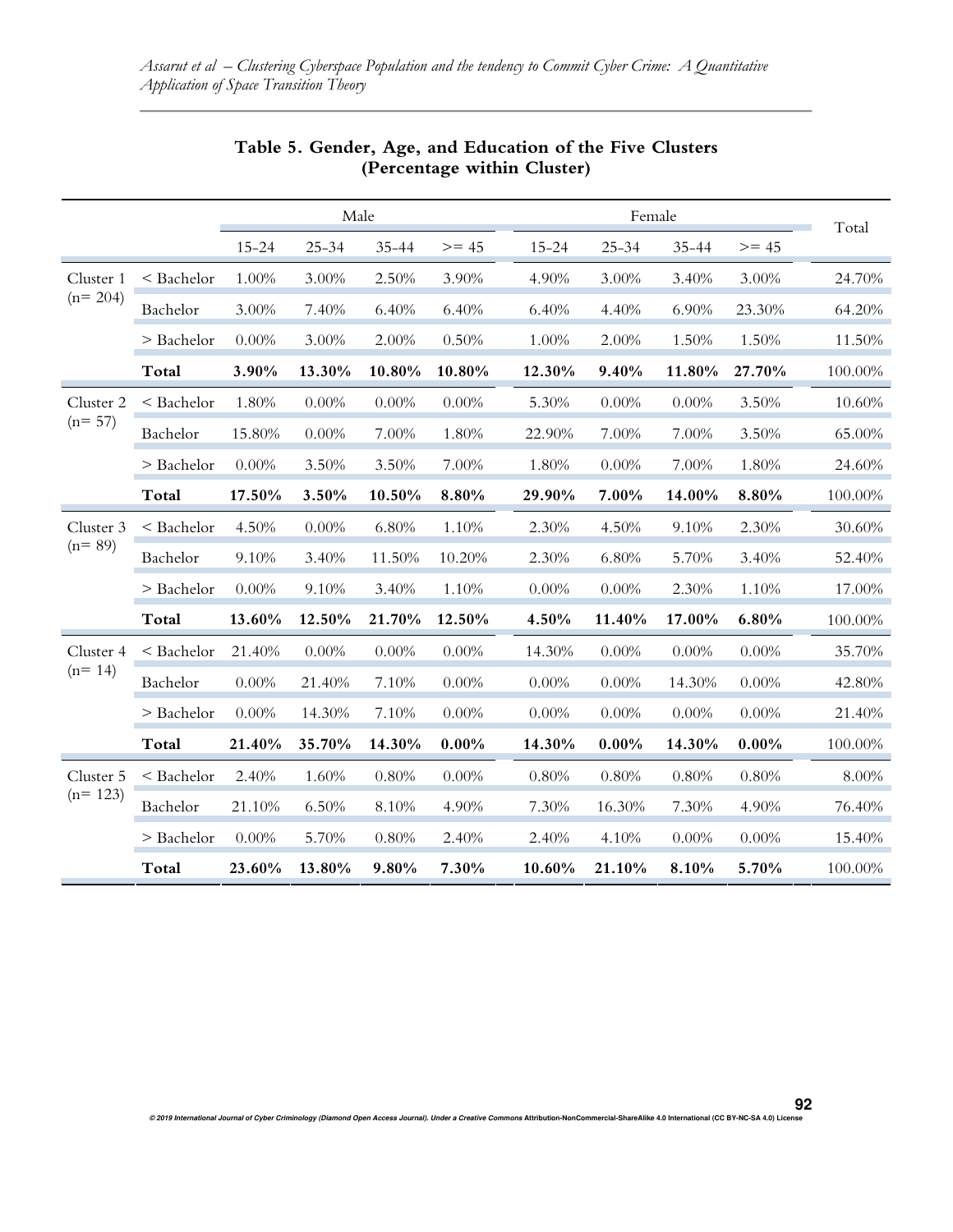

|                          | Cluster 1      |               |                | Cluster 2     |                  | Cluster 3     |                | Cluster 4     |                  | Cluster 5     | Total          |               |  |
|--------------------------|----------------|---------------|----------------|---------------|------------------|---------------|----------------|---------------|------------------|---------------|----------------|---------------|--|
|                          | $\mathbf n$    | $\frac{0}{0}$ | $\mathbf n$    | $\frac{0}{0}$ | $\mathbf n$      | $\frac{0}{0}$ | N              | $\frac{0}{0}$ | $\mathbf n$      | $\frac{0}{0}$ | $\mathbf n$    | $\frac{0}{0}$ |  |
| <b>Personal Computer</b> |                |               |                |               |                  |               |                |               |                  |               |                |               |  |
| Never or Rarely          | 58             | 28%           | 14             | 25%           | 17               | 19%           | 1              | 7%            | 20               | 16%           | 111            | 23%           |  |
| 1-3 hours / day          | 66             | 32%           | 18             | 32%           | 22               | 25%           | $\mathbf{1}$   | 7%            | 39               | 32%           | 147            | 30%           |  |
| 4-6 hours / day          | 46             | 23%           | 14             | 25%           | 19               | 21%           | $\mathbf{2}$   | 14%           | 38               | 31%           | 120            | 25%           |  |
| 7-9 hours / day          | 27             | 13%           | $\overline{9}$ | 16%           | 24               | 27%           | $8\,$          | 57%           | 20               | 16%           | 89             | 18%           |  |
| $>=10$ hours / day       | 7              | $3\%$         | 2              | 4%            | 7                | $8\%$         | 2              | 14%           | 6                | 5%            | 24             | $5\%$         |  |
| <b>Mobile Phone</b>      |                |               |                |               |                  |               |                |               |                  |               |                |               |  |
| Never or Rarely          | 16             | $8\%$         | $\overline{c}$ | 4%            | $\overline{4}$   | 4%            | $\mathbf{1}$   | 7%            | $\mathbf{2}$     | 2%            | 25             | $5\%$         |  |
| 1-3 hours / day          | 52             | 25%           | 6              | 11%           | 26               | 29%           | $\theta$       | 0%            | 36               | 29%           | 121            | 25%           |  |
| 4-6 hours / day          | 85             | 42%           | 26             | 46%           | 29               | 33%           | $\mathbf{1}$   | 7%            | 49               | 40%           | 191            | 39%           |  |
| 7-9 hours / day          | 36             | 18%           | 11             | 19%           | 17               | 19%           | 2              | 14%           | 26               | 21%           | 93             | 19%           |  |
| $>=10$ hours / day       | 15             | $7\%$         | 12             | 21%           | 13               | 15%           | 10             | 71%           | 10               | $8\%$         | 61             | 13%           |  |
| Tablet                   |                |               |                |               |                  |               |                |               |                  |               |                |               |  |
| Never or Rarely          | 158            | 77%           | 41             | 72%           | 53               | 60%           | 5              | 36%           | 94               | 76%           | 353            | 73%           |  |
| 1-3 hours / day          | 36             | 18%           | 11             | 19%           | 23               | 26%           | $\overline{4}$ | 29%           | 22               | 18%           | 97             | 20%           |  |
| 4-6 hours / day          | 6              | 3%            | $\mathbf{1}$   | 2%            | $\overline{9}$   | 10%           | $\mathbf{1}$   | 7%            | 6                | $5\%$         | 23             | $5\%$         |  |
| 7-9 hours / day          | $\mathfrak{Z}$ | $1\%$         | $\mathfrak{Z}$ | $5\%$         | $\overline{4}$   | $4\%$         | $\mathfrak{Z}$ | 21%           | $\boldsymbol{0}$ | $0\%$         | 13             | 3%            |  |
| $>=10$ hours / day       | $\mathbf{1}$   | $0\%$         | $\mathbf{1}$   | 2%            | $\boldsymbol{0}$ | $0\%$         | $\mathbf{1}$   | 7%            | $\mathbf{1}$     | $1\%$         | $\overline{4}$ | $1\%$         |  |

| Table 6. The Internet Usage Behaviours of the Five Clusters |  |  |  |  |  |  |  |  |  |
|-------------------------------------------------------------|--|--|--|--|--|--|--|--|--|
|-------------------------------------------------------------|--|--|--|--|--|--|--|--|--|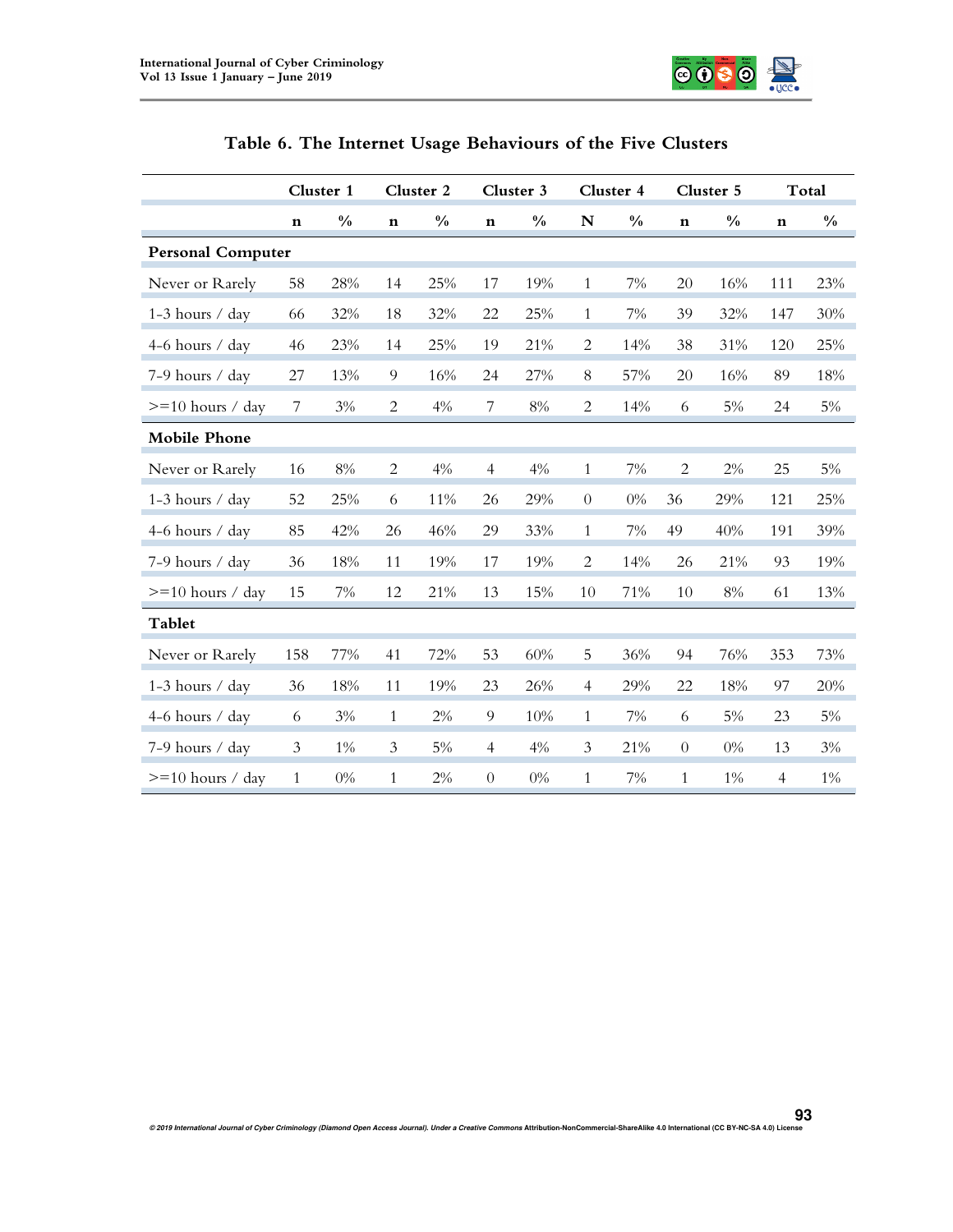|                                                                                                  |         |                         | <b>Cyber Space Behaviour</b> |              |                     | <b>Physical Space Behaviour</b> |                     |                     |                     |                     |        |        | <b>Difference Score</b> |                               |        |
|--------------------------------------------------------------------------------------------------|---------|-------------------------|------------------------------|--------------|---------------------|---------------------------------|---------------------|---------------------|---------------------|---------------------|--------|--------|-------------------------|-------------------------------|--------|
|                                                                                                  | Cluster | Cluster<br>$\mathbf{2}$ | <b>Cluster</b><br>3          | Cluster<br>4 | <b>Cluster</b><br>5 | Cluster<br>$\mathbf{1}$         | <b>Cluster</b><br>2 | <b>Cluster</b><br>3 | <b>Cluster</b><br>4 | <b>Cluster</b><br>5 |        |        |                         | (Cyberspace - Physical space) |        |
| Violation and Invasion Behaviour                                                                 |         |                         |                              |              |                     |                                 |                     |                     |                     |                     |        |        |                         |                               |        |
| 01 Purchasing or acquiring pirated software                                                      | 2.162   | 2.474                   | 2.404                        | 3.500        | 2.276               | 2.078                           | 1.895               | 2.213               | 3.643               | 2.008               | 0.1    | 0.6    | 0.2                     | $-0.1$                        | 0.3    |
| 02 Purchasing or acquiring pirated music                                                         | 2.431   | 2.877                   | 2.663                        | 3.500        | 2.732               | 2.270                           | 2.228               | 2.506               | 3.643               | 2.341               | 0.2    | 0.6    | 0.2                     | $-0.1$                        | 0.4    |
| 03 Purchasing or acquiring pirated films                                                         | 2.412   | 2.667                   | 2.640                        | 3.714        | 2.626               | 2.309                           | 2.228               | 2.528               | 3.786               | 2.293               | 0.1    | 0.4    | 0.1                     | $-0.1$                        | 0.3    |
| <b>Deception and Fraud Behaviour</b>                                                             |         |                         |                              |              |                     |                                 |                     |                     |                     |                     |        |        |                         |                               |        |
| 04 Providing false personal information to others                                                | 2.172   | 2.351                   | 2.584                        | 3.714        | 2.146               | 1.887                           | 1.789               | 2.112               | 2.286               | 1.756               | 0.3    | 0.6    | 0.5                     | 1.4                           | 0.4    |
| 05 Filling in false personal information on forms                                                | 2.093   | 2.088                   | 2.303                        | 3.500        | 1.878               | 1.794                           | 1.596               | 1.820               | 1.857               | 1.423               | 0.3    | 0.5    | 0.5                     | 1.6                           | 0.5    |
| 06 Obtaining access to information, documents or letters of other<br>people without them knowing | 1.775   | 1.579                   | 1.730                        | 3.214        | 1.610               | 1.652                           | 1.386               | 1.584               | 1.929               | 1.382               | 0.1    | 0.2    | 0.1                     | 1.3                           | 0.2    |
| 07 Using texts or content without reference to the source                                        | 1.784   | 2.123                   | 1.944                        | 3.429        | 1.951               | 1.632                           | 2.018               | 1.640               | 2.786               | 1.553               | 0.2    | 0.1    | 0.3                     | 0.6                           | 0.4    |
| Obscene behaviour                                                                                |         |                         |                              |              |                     |                                 |                     |                     |                     |                     |        |        |                         |                               |        |
| 08 Watching pornographic pictures or movies                                                      | 1.985   | 2.351                   | 2.483                        | 3.643        | 2.285               | 1.877                           | 1.544               | 2.169               | 3.357               | 1.967               | 0.1    | 0.8    | 0.3                     | 0.3                           | 0.3    |
| 09 Buying pornographic pictures or movies                                                        | 1.407   | 1.211                   | 1.798                        | 3.143        | 1.390               | 1.338                           | 1.175               | 1.730               | 2.786               | 1.333               | 0.1    | 0.0    | 0.1                     | 0.4                           | 0.1    |
| 10 Directing or guiding friends to porn sellers                                                  | 1.343   | 1.158                   | 1.899                        | 3.286        | 1.276               | 1.348                           | 1.193               | 1.854               | 3.286               | 1.285               | 0.0    | 0.0    | 0.0                     | 0.0                           | 0.0    |
| <b>Violent and Defamation Behaviour</b>                                                          |         |                         |                              |              |                     |                                 |                     |                     |                     |                     |        |        |                         |                               |        |
| 11 Embarrassing someone so that they are ashamed                                                 | 1.402   | 1.474                   | 1.618                        | 3.500        | 1.301               | 1.397                           | 1.456               | 1.562               | 3.143               | 1.333               | 0.0    | 0.0    | 0.1                     | 0.4                           | 0.0    |
| 12 Being embarrassed and feeling ashamed                                                         | 1.377   | 1.579                   | 1.697                        | 3.357        | 1.325               | 1.485                           | 1.596               | 1.573               | 3.214               | 1.382               | $-0.1$ | 0.0    | 0.1                     | 0.1                           | $-0.1$ |
| 13 Spreading personal negative narratives of others                                              | 1.407   | 1.614                   | 1.674                        | 3.286        | 1.309               | 1.544                           | 1.930               | 1.730               | 3.000               | 1.520               | $-0.1$ | $-0.3$ | $-0.1$                  | 0.3                           | $-0.2$ |
| 14 Spreading personal negative narratives of the king                                            | 1.216   | 1.158                   | 1.472                        | 2.357        | 1.163               | 1.289                           | 1.421               | 1.461               | 2.357               | 1.317               | $-0.1$ | $-0.3$ | 0.0                     | 0.0                           | $-0.2$ |
| 15 Expressing political views through various media                                              | 1.559   | 1.912                   | 2.056                        | 3.000        | 1.610               | 1.569                           | 1.877               | 1.910               | 3.214               | 1.553               | 0.0    | 0.0    | 0.1                     | $-0.2$                        | 0.1    |

# **Table 7. Behaviour of the Five Clusters in Cyber Space and Physical Space**

# **Discussion**

#### *1. Overall Behaviours in Cyberspace and Physical Space*

Focusing on the difference score between cyberspace and physical space, overall, the respondents in all clusters have a higher tendency to conduct the behaviours in cyberspace than in physical space, except for violent and defamation behaviours, which the respondents tend to do more in physical space. The results support the assumption of space transition theory that people tend to conduct crime in cyberspace more than in physical space. This may be due to the nature of cyberspace, which is characterized by freedom and anonymity (Jaishankar, 2007, 2008).

Violation and invasion behaviour, which were related to consuming and purchasing pirated software, were the behaviours exhibited by all clusters. This implies that pirated software is still a major problem in Thailand, which most people are still not concerned about.

Similarly, two behaviours in deception and fraud behaviours, i.e., *Providing false personal information to others (04)* and *Filling in false personal information on forms (05),* were the behaviours that the clusters conducted the most. This also implies that people are still concerned about providing their private information in cyberspace.

Furthermore, *Watching pornographic pictures or movies (08)* is another behaviour that most clusters conducted, except for cluster 1, in which the majority of respondents were female and aged more than 45 years old. Though this behaviour is not a crime behaviour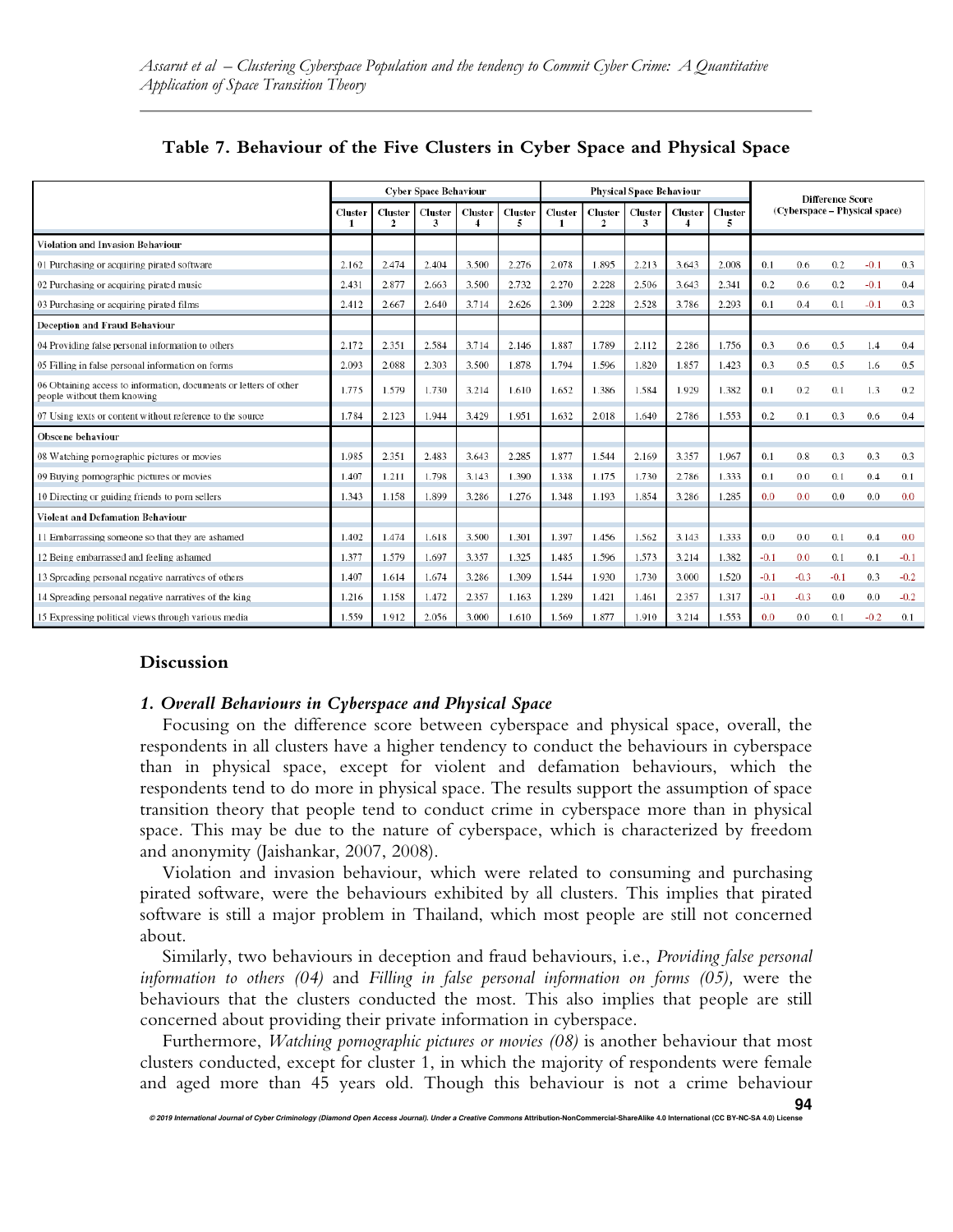

according to Thai law, it is a risky behaviour that motivates the selling of pornographic pictures and movies, which violates the cyber law of Thailand.

With regard to violent and defamatory behaviours, it was found that the respondents engage in these behaviours more in physical space than in cyberspace. This may be because the evidence on these actions taking place is as clear as in cyberspace as it is in physical space.

#### *2. Characteristics and Behaviours of the Five Clusters*

According to Tables 4 to 7, the characteristics of the five clusters as well as their behaviours can be summarized as follows:

Cluster 1 is the largest cluster, consisting of 204 respondents (42%). They thought that there is no freedom in cyberspace (mean  $=$  -.587) but that it is anonymous (mean  $=$  .394) and secure (mean  $=$  -.318) (Table 4). The majority of them were females aged more than 45 years with a bachelor-degree education (23.2% of the group size) (Table 5). The respondents in this group were low to moderate users of the Internet. The majority of them connected to the Internet for less than three hours per day via a personal computer or tablet and for 1-3 hours to 4-6 hours per day via a mobile phone (Table 6). Though the respondents in this cluster thought that cyber space is anonymous and free, they still had a lower tendency to conduct behaviours related to cyber crimes compared to other clusters (Table 7). This may be because of their socio-demographic profile, which is female aged over 45 years old with high education.

Cluster 2 consisted of 57 respondents (12%) who were relatively conservative and risk averse in cyberspace. They thought that the cyberspace is insecure (mean  $= 1.270$ ), that it is not anonymous (mean  $=$  -.841) and that there is no freedom (mean  $=$  -.789) (Table 4). Most of them were females and males aged 15-24 years old with bachelor's degree (female = 22.8%, male = 15.8%) (Table 5). They were moderate users of the Internet by connecting via a personal computer for 1-3 hours per day and for 4-6 hours per day via a mobile phone (Table 6). This cluster seems to have clear attitudes towards cyberspace, which is not anonymous, not free, and insecure. However, in addition to the basic behaviours that most of the clusters engaged in, the respondents in cluster 2 also tended to *copy another user's message without reference to the source (07)* and to *view pornographic pictures or movies (08)* (Table 7)*.* This may be because they were of the younger generation and were not educated about copyrights and citation requirements.

Cluster 3 was the third largest group, with 89 respondents (18%). In their opinion, the cyberspace is insecure (mean = .965) but full of freedom (mean = .872) and anonymous (mean = .531) (Table 4). The respondents were relatively more mature than the other groups and were aged 35-44 years (male  $= 21.6\%$ , female  $= 17.0\%$ ) (Table 5). They varied in their Internet usage behaviour (Table 6). Respondents in this cluster thought that cyberspace is insecure but still provides freedom and anonymity. Thus, they still *view pornographic pictures or movies (08)* and *post political opinions through various media (15).* This may be because of the majority of this cluster is aged 35-44, which is the age range that is the most engaged in political issues.

Cluster 4 was the smallest group and consisted of 14 respondents (3%). They thought that the cyberspace is anonymous (mean  $= 1.895$ ), secure (mean  $= -1.587$ ) and full of freedom (mean  $= 1.399$ ). They seemed unaware of the dangers in cyberspace (Table 4). The majority of the respondents in this group were males aged less than 35 years old with an education level lower than a bachelor's degree (57.1%) (Table 5). The group members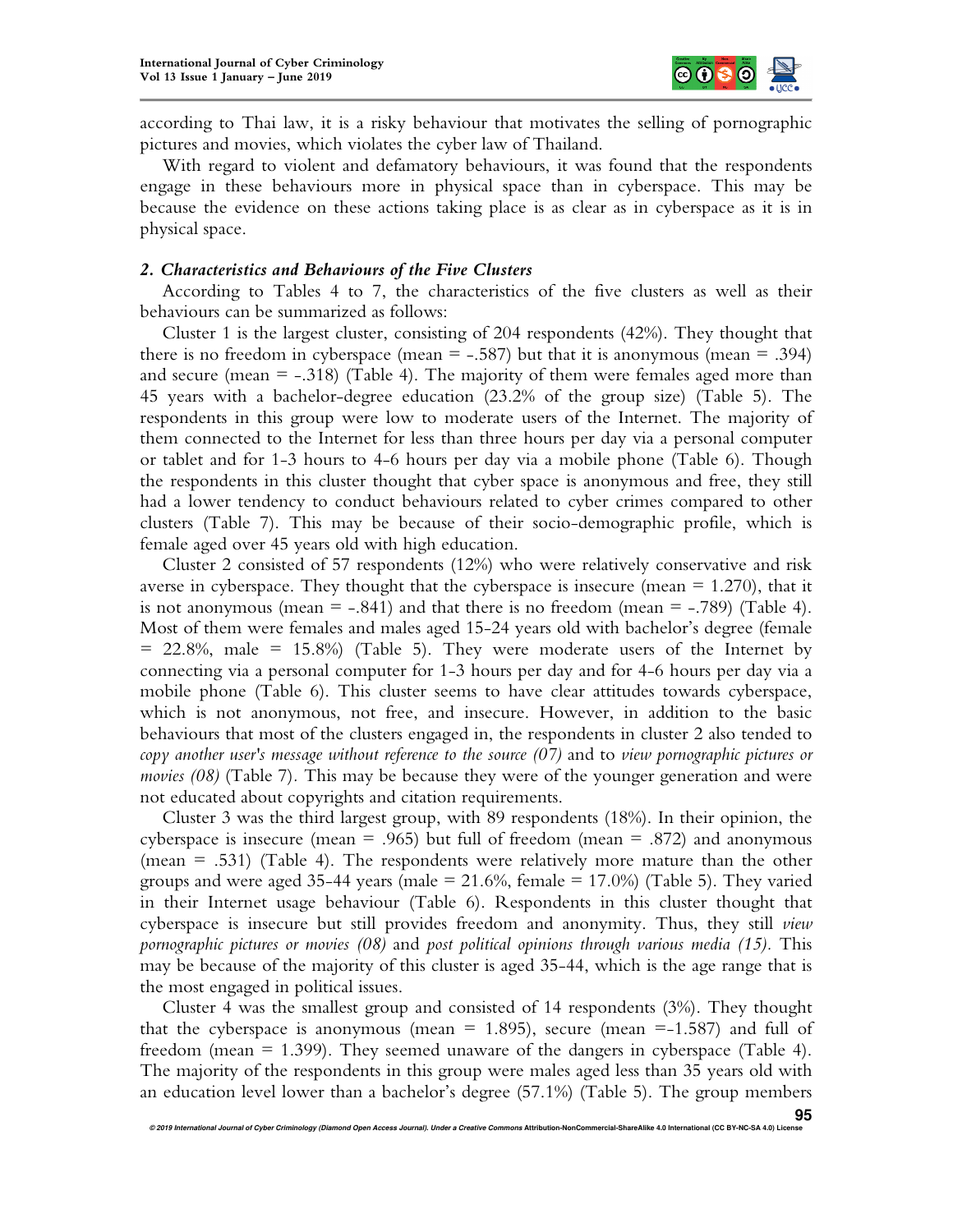were heavy users of the Internet. They connected to the Internet via a personal computer for 7-9 hours per day and for more than 10 hours per day with a mobile phone (Table 6). Respondents in this cluster tended to engage in all of the behaviours related to crimes both in cyberspace and physical space (Table 7). This may be because the majority of the respondents were young males who had low education, which made them think that the cyberspace is anonymous, secure, and full of freedom.

Cluster 5 was the second largest group ( $n = 123$ ; 25%), and the respondents thought that the cyberspace is not anonymous (mean  $=$  -.863) but that it is secure (mean  $=$  -.580) and full of freedom (mean  $=$  .548) (Table 4). The majority of the group were males aged less than 25 years old with a bachelor's degree (23.6%) and females aged 25-35 years old with a bachelor's degree (16.3%) (Table 5). They were rather high on their Internet usage, i.e., 1-3 hours or 4-6 hours per day with a personal computer and 4-6 hours per day with a mobile phone (Table 6). In addition to the basic behaviour that most clusters engaged in, such as violating software, providing untrue personal information, and viewing pornographic pictures and movies, the respondents in this cluster did not conduct any other crime-related behaviour.

#### **Conclusion**

This study, based on space transition theory (Jaishankar, 2007, 2008), developed a measurement scale to quantitatively gauge people's attitudes towards cyberspace. The scale provides a great opportunity to quantitatively conduct research related to cyberspace behaviour in a large-scale survey.

Using statistical techniques, the study was able to classify respondents into five clusters according to their attitudes towards cyberspace. The characteristics and crime behaviours of each cluster were also further investigated, and it was found that the key factors that lead people to conduct cyber crime are as follows:

- 1. *Social norms:* common behaviours that most people do make people overlook the fact that the behaviours are illegal. Even if they know this, they may think that the behaviour is not a severe violation: for example, infringing software copyrights, providing untrue information, or viewing pornographic pictures or movies.
- 2. *Demographic profiles:* females who are of higher age and who have higher education tend to conduct less crime-related behaviours than other groups, such as cluster 1.
- 3. *Attitudes towards cyberspace:* those who think that cyberspace is anonymous, free, and secure (Cluster 4) seem to conduct cyber crime-related behaviours more than other groups. The second riskiest group is Cluster 3, which thought that cyberspace is anonymous and free but insecure. This implies that the security of cyberspace is not the most important characteristic of cyberspace that leads people to conduct cyber crime. The key factors are anonymity and freedom.

The analysis results can help identify the groups of people who have a high tendency to conduct cyber crimes. It is shown statistically that attitudes towards cyberspace are major factors in cyber crimes, especially the attitudes regarding anonymity and freedom. Speaking of anonymity and freedom, it is not new to point them out as major attitudinal factors in people's commitment of cyber crimes. Recent developments such as fake news and real-name systems help emphasize that we need to counter the false attitudes of anonymity and freedom. However, many people are still unaware that anonymity is shrinking. Policy makers can then customize their strategy to prevent cyber crimes,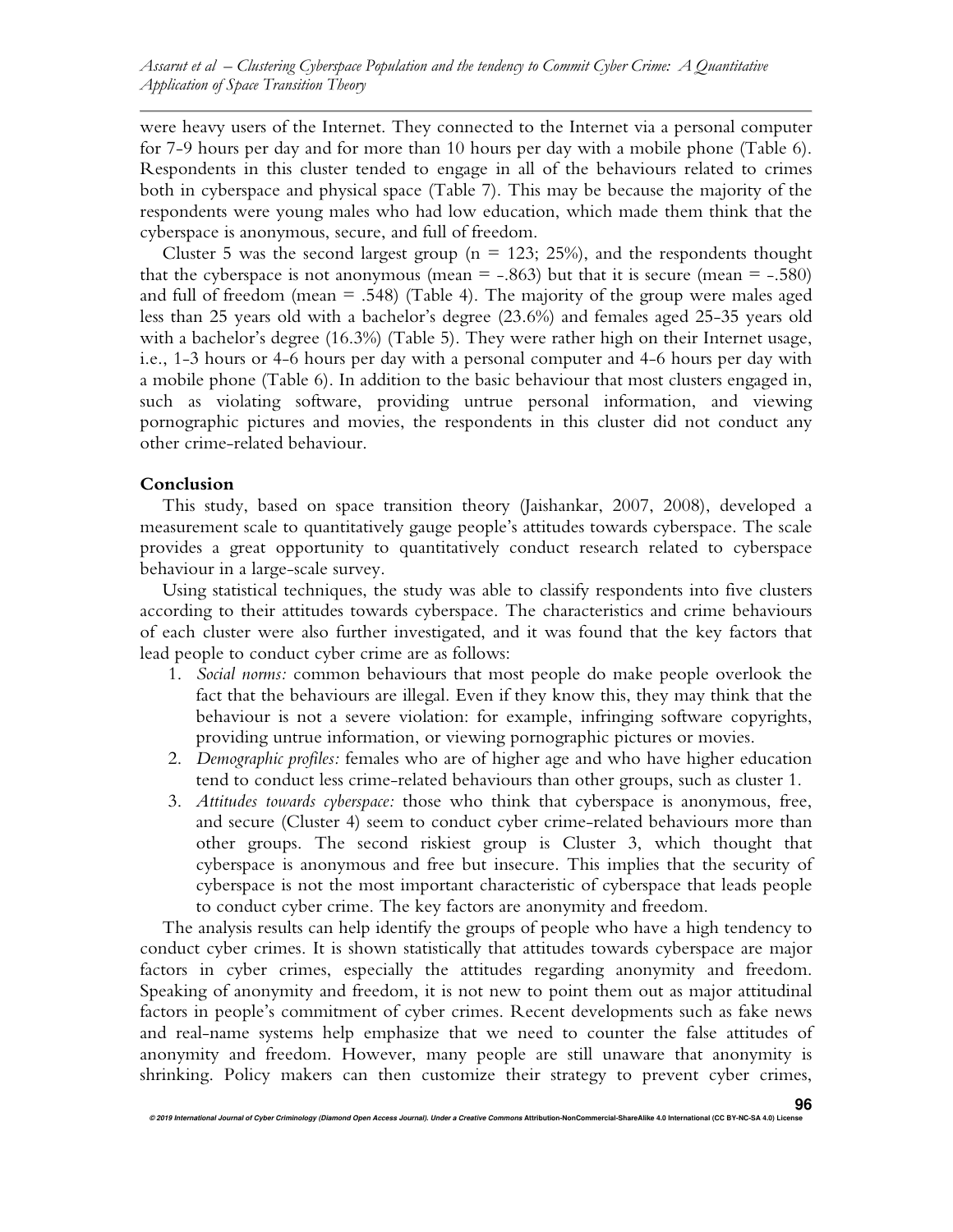

especially by addressing anonymity and freedom to fit each cluster, which will be a more effective way to prevent cyber crime. Cyberspace should be a communication channel for all, not the other space for us to live parallel lives in.

#### **Acknowledgements**

*This study was supported by Rabi Bhadanasak Research and Development Institute, Office of Judiciary, Thailand. We sincerely thank the Editor-in-Chief of IJCC and the anonymous reviewers for their valuable comments and feedback.* 

#### **References**

- Akanle, O., Adesina, J. O., & Akarah, E. P. (2016). Towards human dignity and the internet: The cybercrime (yahoo yahoo) phenomenon in Nigeria. *African Journal of Science, Technology, Innovation and Development*, *8*(2), 213-220.
- Akers, R. L. (1998). *Social learning and social structure: A general theory of crime and deviance*. Boston: Northeastern University Press.
- Al-Khaldi, M. A., & Al-Jabri, I. M. (1998). The relationship of attitudes to computer utilization: New evidence from a developing nation. *Computers in Human Behavior*, *14*(1), 23-42.
- Antoci, A., Sabatini, F., & Sodini, M. (2014). Bowling alone but tweeting together: the evolution of human interaction in the social networking era. *Quality & Quantity, 48*(4), 1911-1927.
- Arbak, E. (2005) Social Status and Crime. *GATE Working Paper No. W.P.05-10*. Available at SSRN: https://ssrn.com/abstract=906771
- Bras, P., & Miranda, G. L. (2013). Validation of Liaw's attitude questionnaire: A study with Portuguese teachers. In *Information Systems and Technologies (CISTI), 2013 8th Iberian Conference on* (pp. 1-6). IEEE.
- Chang, Y. C., Tsai, C. L., & Chiu, W. Y. (2015). The influence of life satisfaction and well-being on attitude toward the internet, motivation for internet usage and internet usage behavior. *Journal of Interdisciplinary Mathematics*, *18*(6), 927-946.
- Cheung, W., & Huang, W. (2005). Proposing a framework to assess Internet usage in university education: an empirical investigation from a student's perspective. *British Journal of Educational Technology*, *36*(2), 237-253.
- Chou, H. L., Chou, C., & Chen, C. H. (2016). The moderating effects of parenting styles on the relation between the internet attitudes and internet behaviors of high-school students in Taiwan. *Computers & Education*, *94*, 204-214.
- Chou, C., Wu, H. C., & Chen, C. H. (2011). Re-visiting college students' attitudes toward the Internet-based on a 6-T model: Gender and grade level difference. *Computers & Education*, *56*(4), 939-947.
- Chou, C., Wu, H. C., & Chen, C. H. (2013). Tool, toy, telephone, territory, trade, or treasure of information: a cross-sectional study of Taiwanese students' attitudes toward the Internet. *Chinese Journal of Communication*, *6*(2), 202-220.
- Chou, C., Yu, S. C., Chen, C. H., & Wu, H. C. (2009). Tool, toy, telephone, territory, or treasure of information: Elementary school students' attitudes toward the Internet. *Computers & Education*, *53*(2), 308-316.
- Cohen, L. E., & Felson, M. (1979). Social Change and Crime Rate Trends: A Routine Activity Approach. *American Sociological Review*, *44*(4), 588–608.

**© 2019 International Journal of Cyber Criminology (Diamond Open Access Journal). Under a Creative Commons Attribution-NonCommercial-ShareAlike 4.0 International (CC BY-NC-SA 4.0) License** 

**97**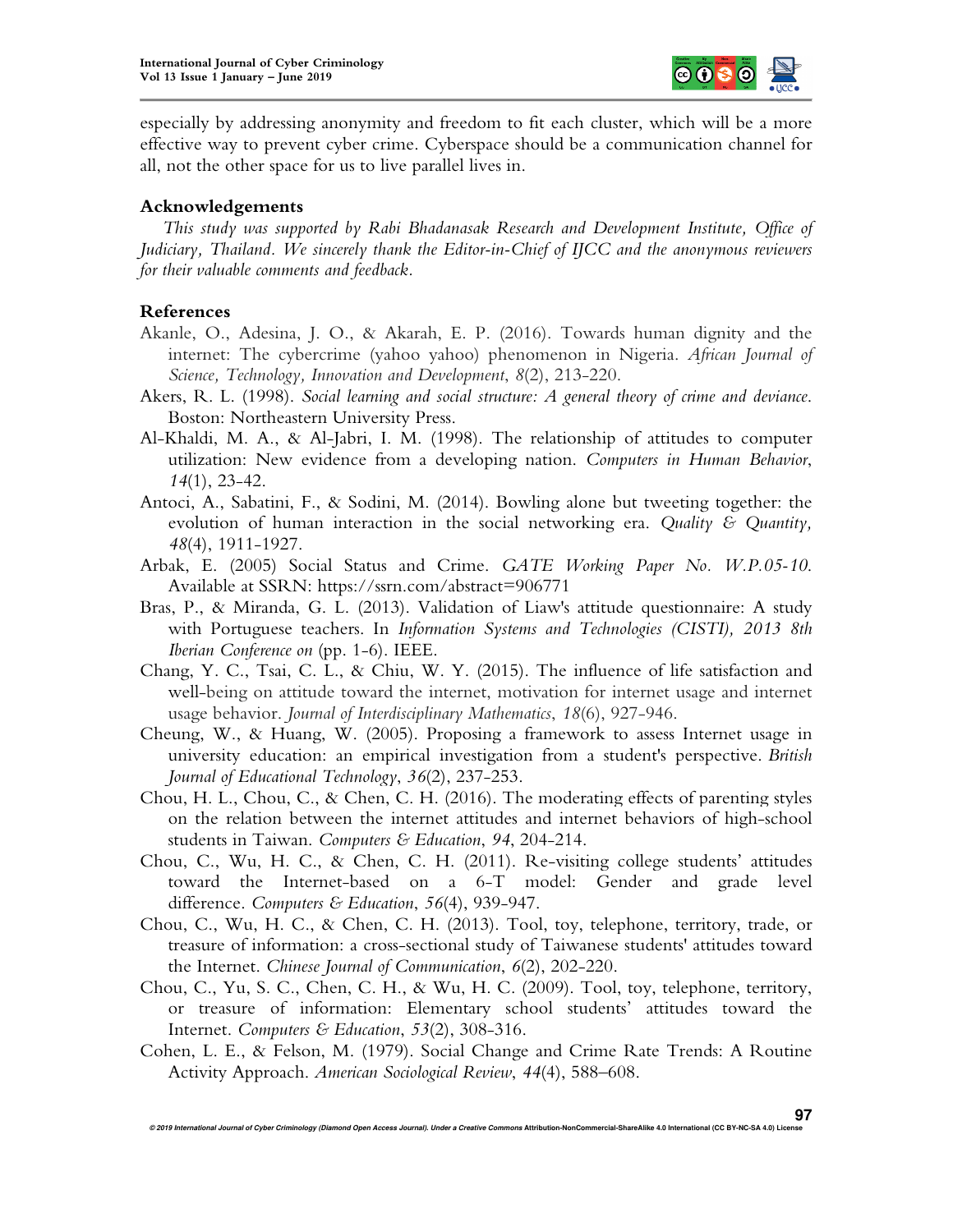- Danquah, P., & Longe, O. B. (2011). An Empirical Test of the Space Transition Theory of Cyber Criminality: The Case of Ghana and Beyond. *African Journal of Computing & ICTs, 4*(2), 37-48.
- Davis, F. D., Bagozzi, R. P., & Warshaw, P. R. (1989). User acceptance of computer technology: a comparison of two theoretical models. *Management Science*, *35*(8), 982- 1003.
- Duggan, A., Hess, B., Morgan, D., Kim, S., & Wilson, K. (2001). Measuring students' attitudes toward educational use of the Internet. *Journal of Educational Computing Research, 25*(3), 267-281.
- Dutton, W. H., & Blank, G. (2013), *Cultures of the Internet: The Internet in Britain*, Oxford Internet survey 2013 Report. Oxford: Oxford Internet Institute.
- Dutton, W. H., & Blank, G. (2015), Cultures on the Internet, *InterMedia, Winter 2014/15, 42*(4/5), 55-57.
- Eastman, J. K., & Iyer, R. (2004). The elderly's uses and attitudes towards the Internet. *Journal of Consumer Marketing, 21*(3), 208-220.
- Eiamkanchanalai, S., & Assarut, N. (2016). Consumer innovativeness and opinion leadership: revisiting consumer characteristics in new product diffusion model. *Global Business and Economics Review, 18*(1), 15-27.
- Fenech, T. (1998). Using perceived ease of use and perceived usefulness to predict acceptance of the World Wide Web. *Computer Networks and ISDN Systems*, *30*(1-7), 629-630.
- Goldfarb, A., & Prince, J. (2008). Internet adoption and usage patterns are different: Implications for the digital divide. *Information Economics and Policy, 20*(1), 2-15.
- Gottfredson, M. R., & Hirschi, T. (1990). *A general theory of crime*. Stanford University Press.
- Holt, T. J., & Bossler, A. M. (2008). Examining the Applicability of Lifestyle-Routine Activities Theory for Cybercrime Victimization. *Deviant Behavior*, *30*(1), 1–25.
- Holt, T., & Bossler, A. M. (2016). *Cyber crime in progress: theory and prevention of technologyenabled offenses*. Abingdon, Oxon: Routledge.
- Holt, T., Bossler, A. M., & Spellar, S. K. (2015). *Cyber crime and Digital Forensics*. Abingdon, Oxon: Routledge.
- Jackson, L. A., Von Eye, A., Barbatsis, G., Biocca, F., Zhao, Y., & Fitzgerald, H. E. (2003). Internet attitudes and Internet use: Some surprising findings from the HomeNetToo project. *International Journal of Human-Computer Studies*, *59*(3), 355-382.
- Jaishankar, K. (2007). Establishing a theory of cyber crimes. *International Journal of Cyber Criminology, 1*(2), 7-9.
- Jaishankar K., (2008). Space Transition Theory of Cyber Crimes. In Schmallager, F., & Pittaro, M. (Eds.), *Crimes of the Internet* (pp. 283-301). Upper Saddle River, NJ: Prentice Hall.
- Kethineni, S., Cao, Y., & Dodge, C. (2018). Use of bitcoin in darknet markets: Examining facilitative factors on bitcoin-related crimes. *American Journal of Criminal Justice, 43*(2), 141-157.
- Kotler, P., Kartajaya, H., & Setiawan, I. (2016). *Marketing 4.0: moving from traditional to digital*. John Wiley & Sons.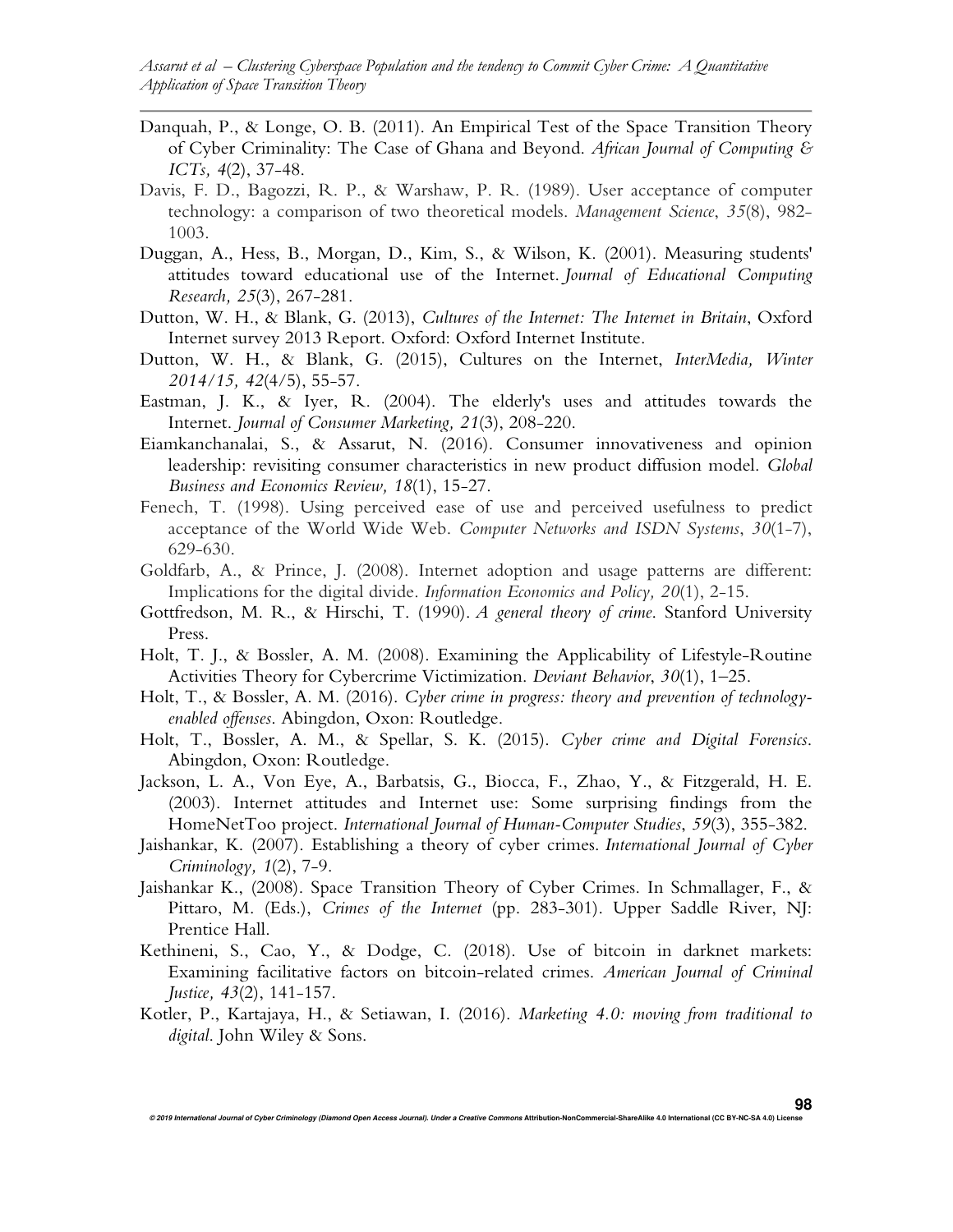

- Liaw, S. S. (2002). An Internet survey for perceptions of computers and the World Wide Web: relationship, prediction, and difference. *Computers in Human Behavior*, *18*(1), 17- 35.
- McKenna, K. Y., & Bargh, J. A. (2000). Plan 9 from cyberspace: The implications of the Internet for personality and social psychology. *Personality and Social Psychology Review*, *4*(1), 57-75.
- Moon, J. W., & Kim, Y. G. (2001). Extending the TAM for a World-Wide-Web context. *Information & Management*, *38*(4), 217-230.
- Moore, R. (2012). *Cyber crime: investigating high-technology computer crime*. Abingdon, Oxon: Routledge.
- Morris, R. G. (2011). Computer hacking and the techniques of neutralization: An empirical assessment. In T. J. Holt and B. H. Schell (Eds.), *Corporate hacking and technology-driven crime: Social dynamics and Implications* (pp. 1-17). IGI Global: Hershey, PA.
- Nash, J. B., & Moroz, P. A. (1997). An examination of the factor structures of the computer attitude scale. *Journal of Educational Computing Research*, *17*(4), 341-356.
- Ngo, F. T., & Paternoster, R. (2011). Cybercrime victimization: An examination of individual and situational level factors. *International Journal of Cyber Criminology, 5*, 773- 793.
- Porter, C. E., & Donthu, N. (2006). Using the technology acceptance model to explain how attitudes determine Internet usage: The role of perceived access barriers and demographics. *Journal of business research*, *59*(9), 999-1007.
- Pratt, T. C., Holtfreter, K., & Reisig, M. D. (2010). Routine online activity and internet fraud targeting: Extending the generality of routine activity theory. *Journal of Research in Crime and Delinquency, 47*, 267-296.
- Srisuphaolarn, P., & Assarut, N. (2017). The Influence of Corporate Social Responsibility on Work Engagement and Organizational Commitment. *Chulalongkorn Business Review, 38*(4), 68-92.
- Statista (2018) *Number of monthly active Facebook users worldwide as of 4th quarter 2017* (in millions) Retrieved from https://www.statista.com/statistics/264810/number-ofmonthly-active-facebook-users-worldwide/.
- Sykes, G. M., & Matza, D. (1957). Techniques of neutralization: A theory of delinquency. *American Sociological Review, 22*, 664-670.
- Tade, O. (2013). A spiritual dimension to cybercrime in Nigeria: The 'yahoo plus' phenomenon. *Human Affairs*, *23*(4), 689-705.
- Tan, L., & Wang, N. (2010, August). Future internet: The internet of things. In 2010 *3rd international conference on advanced computer theory and engineering (ICACTE)*, *5*, V5-376.
- Teo, T., Lee, C. B., & Chai, C. S. (2008). Understanding pre‐service teachers' computer attitudes: applying and extending the technology acceptance model. *Journal of Computer Assisted Learning*, *24*(2), 128-143.
- Tsai, C. C., & Lin, S. S. (2001). Analysis of attitudes toward computer networks and Internet addiction of Taiwanese adolescents. *CyberPsychology & Behavior*, *4*(3), 373- 376.
- Van Deursen, A. J., van Dijk, J. A., & Peter, M. (2015). Increasing inequalities in what we do online: A longitudinal cross sectional analysis of Internet activities among the